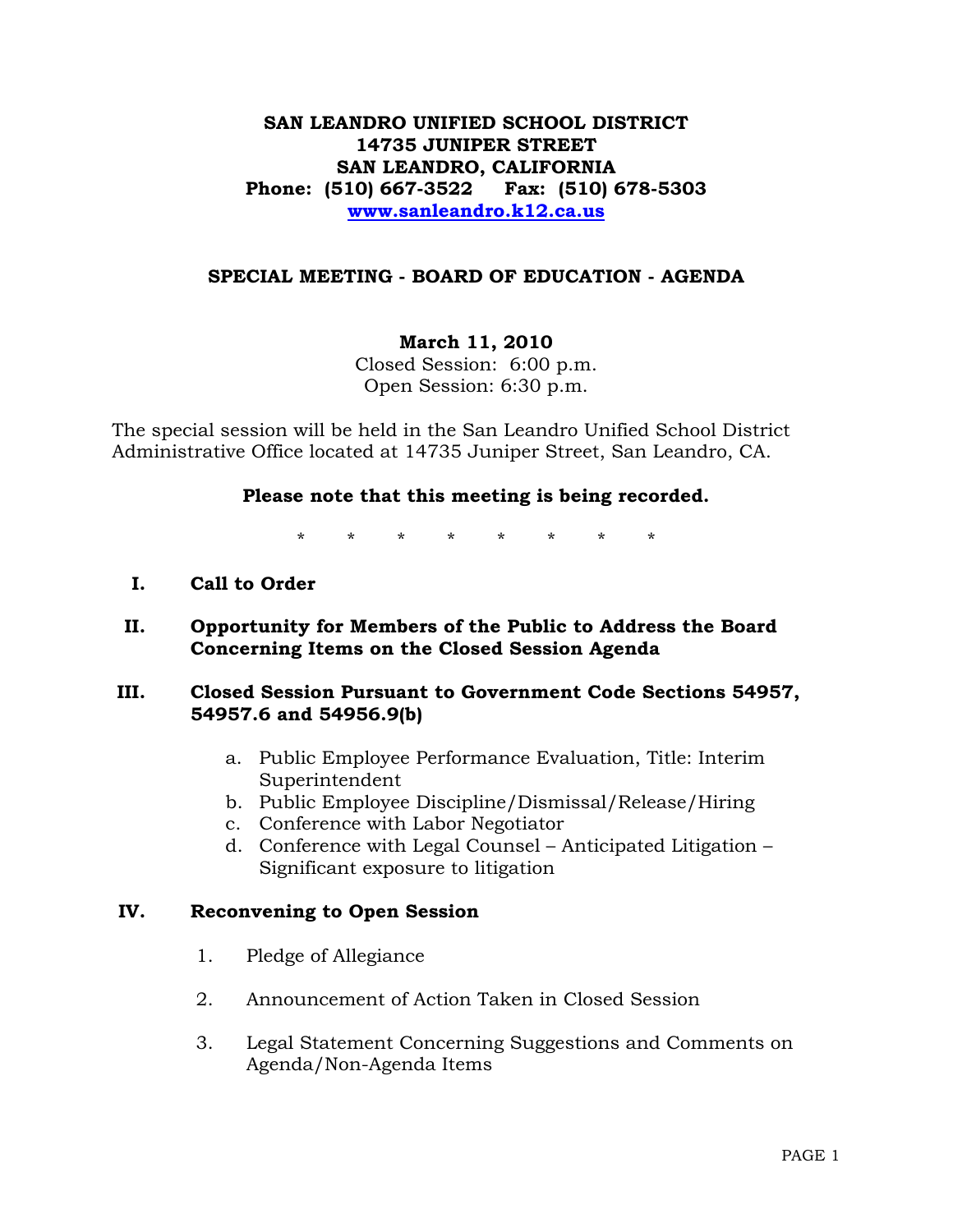Members of the audience who wish to address the Board are asked to complete the yellow card available at the entrance and submit it to the Board President. Speakers who have completed the card will be called when the item is reached on the agenda or, for non-agenda items, during the Public Testimony. Cards are to be turned in before the item is reached on the agenda. Please note that this meeting is being recorded. State law prohibits the Board of Education from taking any action on or discussing items that are not on the posted agenda except to A) briefly respond to statements made or questions posed by the public in attendance; B) ask questions for clarification; C) provide a reference to a staff member or other resource for factual information in response to the inquiry; or D) ask a staff member to report back on the matter at the next meeting and/or put it on a future agenda. (Government Code Section 54954.2(a))

## **V. CONSENT**

 These items are considered routine and may be encated by a single motion. At the request of any member of the Board, any item on the consent agenda shall be removed and given individual consideration for action as a regular agenda item.

### Facilities and Construction

| $5.1 - C$<br>Construction<br>Contract with Cal- | <b>Staff Recommendation:</b> | Approve the Construction Contract with<br>Cal-Bay Construction Inc. for window   |      |
|-------------------------------------------------|------------------------------|----------------------------------------------------------------------------------|------|
| <b>Bay Construction</b><br>Inc. for Window      |                              | replacements at Muir Middle, Garfield,<br>Monroe, and Wilson Elementary Schools. |      |
| Replacements at<br>Muir Middle,                 |                              |                                                                                  |      |
| Garfield, Monroe,<br>and Wilson<br>Elementary   |                              |                                                                                  |      |
| Schools                                         | Motion                       | Second                                                                           | Vote |

### **ACTION**

These items are presented for action at this time. Some may have been reviewed at a previous meeting.